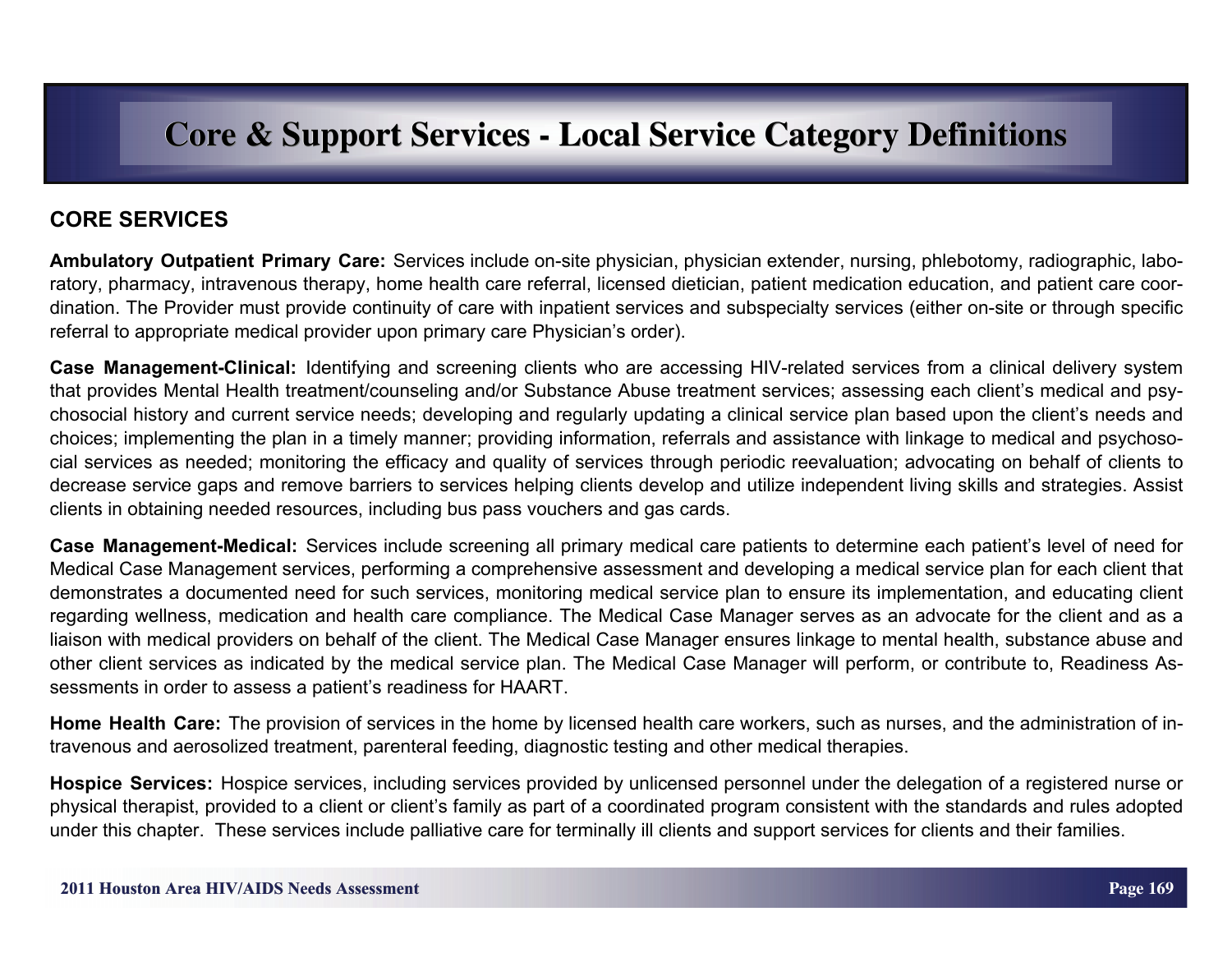**Local Medication Assistance Program (LPAP):** LPAP provides pharmaceuticals to patients otherwise ineligible for medications through private insurance, Medicaid/Medicare, State ADAP, SPAP or other sources. Allowable medications are those on the current Texas ADAP formulary and Houston EMA Ryan White Part A Formulary. Eligible clients may be provided Fuzeon™ on a case-by-case basis. The cost of Fuzeon™ does not count against a client's annual maximum. Does not include drugs available free of charge (such as birth control and TB medications) or medications available over the counter (OTC) without prescription.

**Medical Nutritional Therapy and Nutritional Supplements:** *Nutritional Therapy* is provision of professional (licensed registered dietician) education/counseling concerning the therapeutic importance of foods and nutritional supplements that are beneficial to the wellness and improved health conditions of clients. Medically, it is expected that symptomatic or mildly symptomatic clients will be seen once every 12 weeks while clients with higher acuity will be seen once every 6 weeks. Services must be provided under written order from a state licensed medical provider (MD, DO or PA) with prescribing privileges and must be based on a written nutrition plan developed by a licensed registered dietician. *Nutritional Supplements* provides up to a 90-day supply at any given time, per client. There are no restrictions on the type of supplements that can be provided, so long as the supplement is prescribed by a State licensed physician or physician assistant (PA). Nutritional counseling must be provided for each disbursement of nutritional supplements.

**Mental Health Services:** The provision of 1:1 or family-based crisis intervention and/or mental health therapy provided by a licensed mental health practitioner to an eligible HIV positive or HIV/AIDS affected individual.

**Oral Health:** Restorative dental services, oral surgery, root canal therapy, fixed and removable prosthodontics; periodontal services includes subgingival scaling, gingival curettage, osseous surgery, gingivectomy, provisional splinting, laser procedures and maintenance. Oral medication (including pain control) for HIV patients 15 years old or older must be based on a comprehensive individual treatment plan. Prosthodontics services to HIVinfected individuals including, but not limited to examinations and diagnosis of need for dentures, diagnostic measurements, laboratory services, tooth extractions, relines and denture repairs.

**Substance Abuse Treatment:** Treatment and/or counseling of HIV-infected individuals with substance abuse disorders delivered in accordance with State licensing guidelines.

*SEE NEXT PAGE FOR SUPPORT SERVICES*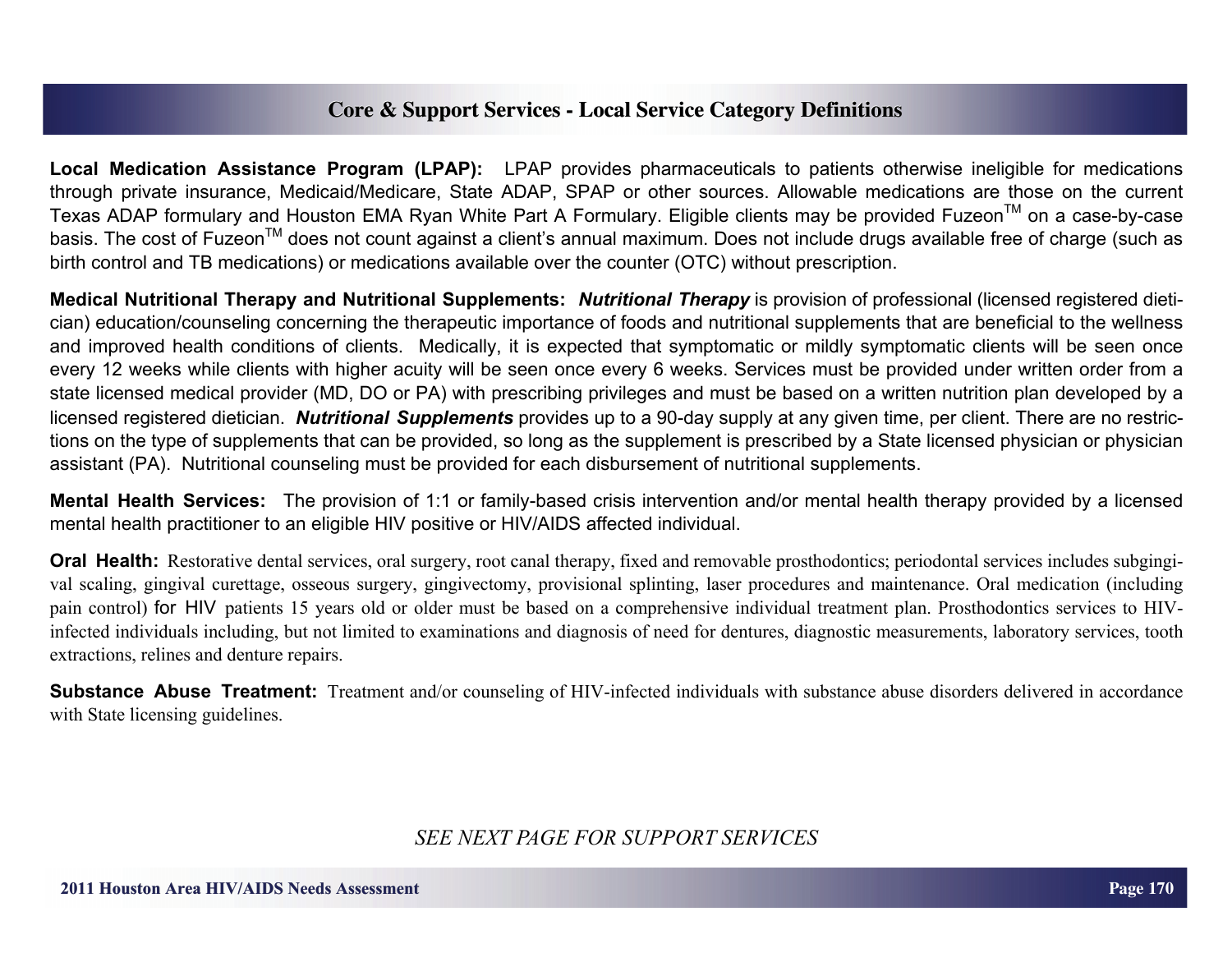## **SUPPORT SERVICES**

**Child Care:** The provision of care for the children of clients who are HIV+ while the clients are attending medical or other appointments or attending Ryan White HIV/AIDS Program-related meetings, groups or training. This does not include child care while the client is at work.

**Child Welfare Services:** The provision of family preservation/unification, foster care, parenting education, and other child welfare services. Services may be designed to prevent break-up of a family and to reunite family members. Also includes foster care assistance to place children under the age of 21 years, whose parents are unable to care for them, in temporary or permanent homes and to sponsor programs for foster families. This category includes other services related to juvenile court proceedings, liaison to child protective services, involvement with child abuse and neglect investigations and proceedings, or actions to terminate parents' rights.

**Developmental Assessment:** The provision of professional early intervention services by physicians, developmental psychologists, educators and others in the psychosocial and intellectual development of infants and children. These services involve the assessment of an infant or a child's developmental status and needs in relation to the education system, including early assessment of educational intervention services. They include comprehensive assessment, taking into account the effects of chronic conditions associated with HIV, drug exposure and other factors. Provision of information about access to Head Start services, appropriate educational settings for HIVaffected clients and education/assistance to schools.

**Emergency Financial Assistance:** The provision of short-term payments to agencies or the establishment of voucher programs to assist with emergency expenses related to essential utilities, housing, food (including groceries, food vouchers and food stamps), and medication, when other resources are not available.

**Employment Assistance:** The facilitation of entry or re-entry into the workplace in a way that is appropriate to one's health status, work experience, disability benefit status, needs and desires. It includes the provision of GED training and other educational programs, resume writing training, work history evaluations, skills assessments, and job search training.

**Day/Respite Care for Adults** (Home Community Based Health Services-Facility-Based)**:** A day treatment program that includes Physician ordered therapeutic nursing, supportive and/or compensatory health services based on a written plan of care established by an interdisciplinary care team that includes appropriate healthcare professionals and paraprofessionals. Services include skilled nursing, nutritional counseling, evaluations and education, and additional therapeutic services and activities. Inpatient hospitals services, nursing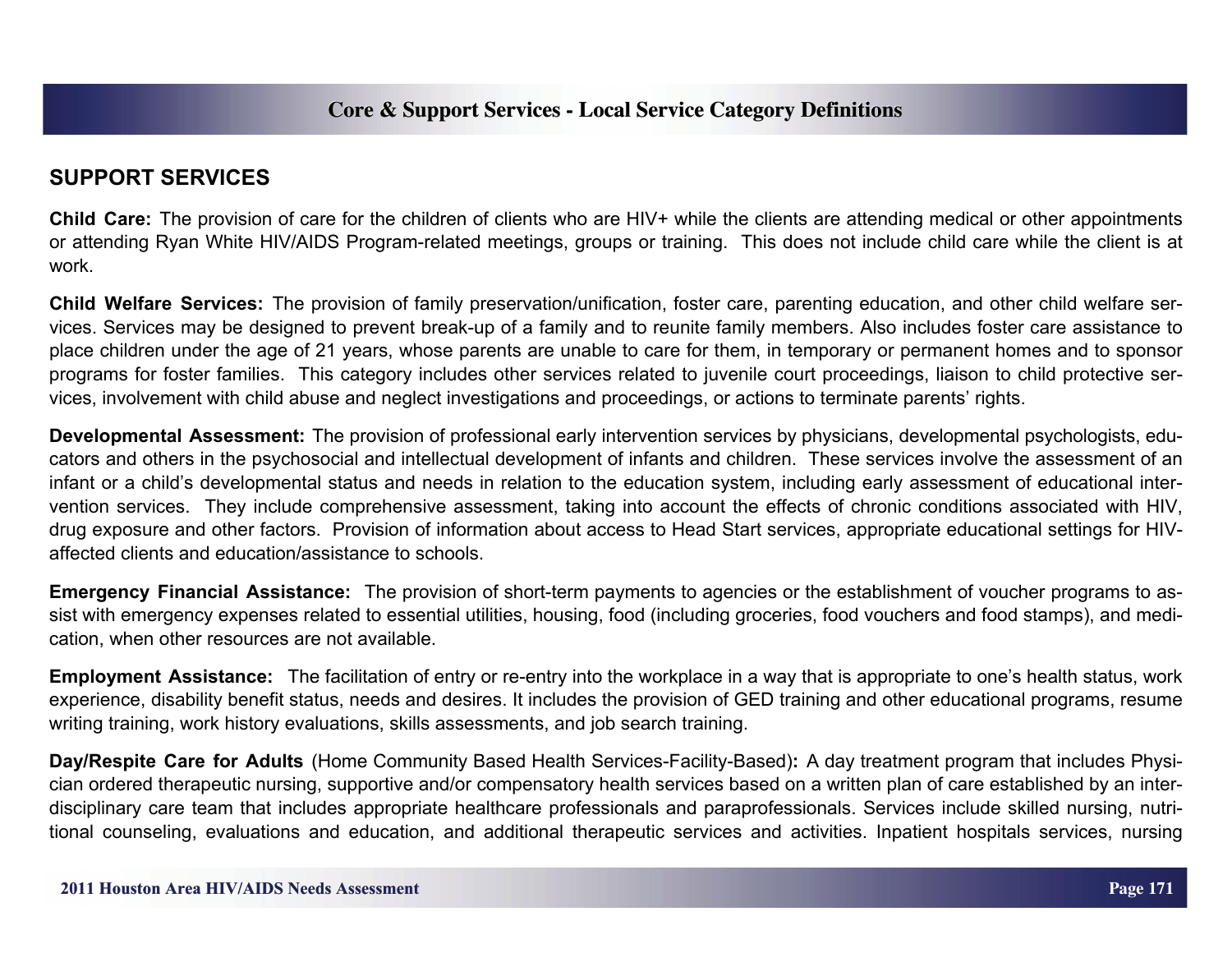home and other long-term care facilities are NOT included.

**Food Bank:** The provision of food and related grocery items through a vouchering program. Items may include personal hygiene, paper products, cleaning supplies and diapers. This service does not provide food to affected persons and individuals who are caregivers for HIV/AIDS infected persons in the household. Tobacco, liquor and pet food or pet products may not be purchased with funds.

**HIV Education for HIV+ Individuals:** The provision of services that educate clients living with HIV about HIV transmission and how to reduce the risk of HIV transmission. It includes the provision of information about medical and psychosocial support services and counseling to help clients living with HIV improve their health status.

**Household Items:** The pickup, delivery and storage of donated items that include, but are not limited to, furniture, small appliances, kitchen utensils, bathroom accessories and linens, to be distributed to clients.

**Housing-Related Services:** Housing-related referral services include assessment, search, placement, advocacy and the fees associated with them.

**Legal Services:** Comprehensive legal and permanency planning services provided to HIV-infected individuals and/or their legal representatives by an Attorney licensed to practice in Texas.

**Referral to Clinical Research:** The provision of education about and linkages to clinical research services through academic research institutions or other research service providers. Clinical research refers to studies in which new treatments—drugs, diagnostics, procedures, vaccines, and other therapies—are tested in people to see if they are safe and effective. All institutions that conduct or support biomedical research involving people must, by Federal regulation, have an institutional review board that initially approves and periodically reviews the research.

**Referrals to Services:** The act of directing a client to a service in person or through telephone, written, or other type of communication. Referrals may be made within the non-medical case management system by professional case managers, informally through support staff, or as part of an outreach program.

**Rental Assistance/Shelter Vouchers:** The provision of short-term assistance to support emergency, temporary or transitional housing to enable an individual or family to gain or maintain medical care.

**Support Groups:** Professionally led (licensed therapists or counselor) groups that comprise HIV positive individuals, family members, or